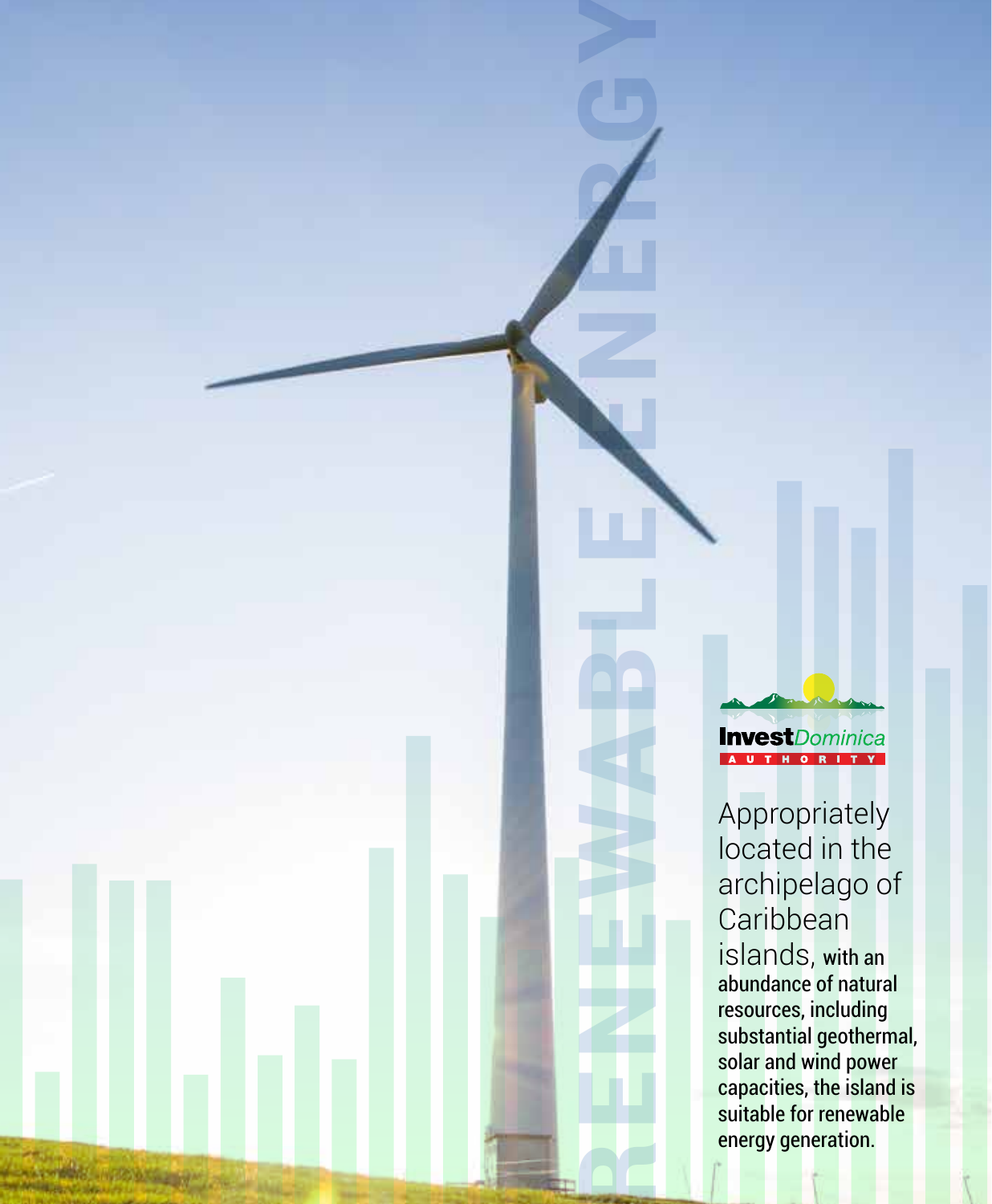Dominica is ideal to be one of the leading renewable energy hubs in the region. The island already generates a considerable amount of its energy from renewable energy sources, with about a third of its energy coming from hydropower.

Scoping studies have shown that Dominica's geothermal potential is high, with estimates ranging from 300 MW to 1,390 MW. Dominica is well advanced with its plans to generate geothermal energy, with the eminent construction of a 7 MW generating plant. Additionally, Dominica has a high solar potential with many areas on its west coast reaching very high PVOUT (Photovoltaic Power Potential) values of close to 5.0 kWh per square meter per day 10. Regarding wind potential, though no large-scale wind power generating projects are currently active in Dominica, studies have shown that the Northeast coast of Dominica presents the best opportunities for this sector. With an average of 9.72 m/s, Dominica is among the countries with the highest wind speed within the Caribbean region.

As one of the most advanced in geothermal exploration in the region, Dominica is already a leader in renewable energy in the Caribbean. The government is seeking to further grow its renewable energy sector by attracting private participation to advance the country's geothermal and other renewable energy ambitions. FDI investment in renewable energy can contribute to climate resiliency, carbon capture, and sustainable development. Without a doubt this sector is set to revolutionize the economic and social development of Dominica.

• Dominica has substantial geothermal, solar and wind power capabilities making the island an ideal location for low-cost alternative renewable energy exploration and generation.

**ASSENE** 

The Government is committed to make Dominica the first climate-resilient nation by 2030 and is working to create favourable conditions for sustainable investments in renewable energies.

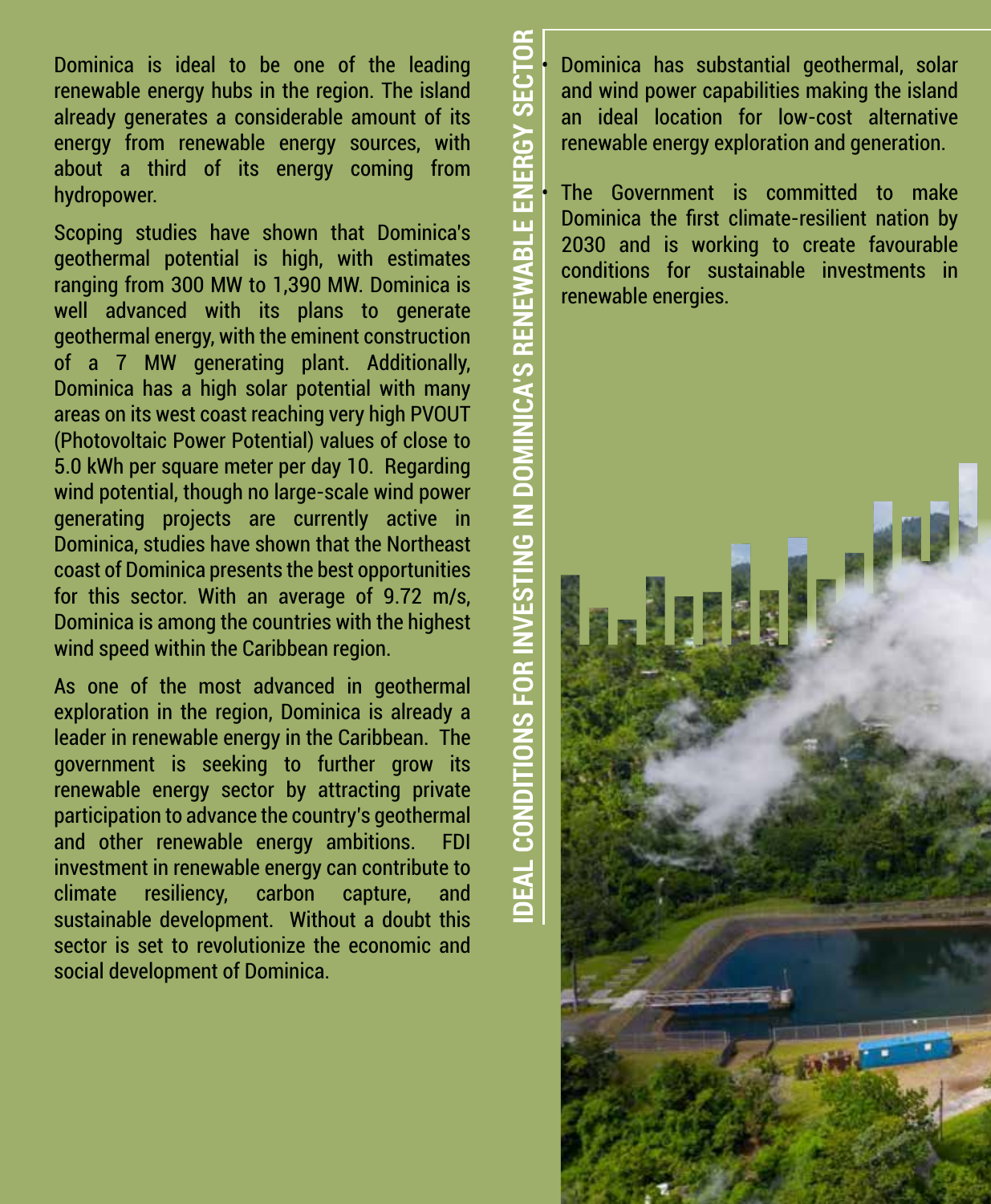• Renewable energy has the potential to reduce costs of electricity in Dominica significantly and provide affordable and clean energy for multiple industrial sectors such as fishery and farming (cool room storage of goods and products) tourism (air conditioning, light) and the food and beverage industries (processing) with the potential to greatly increase competitiveness of these sectors.

同盟